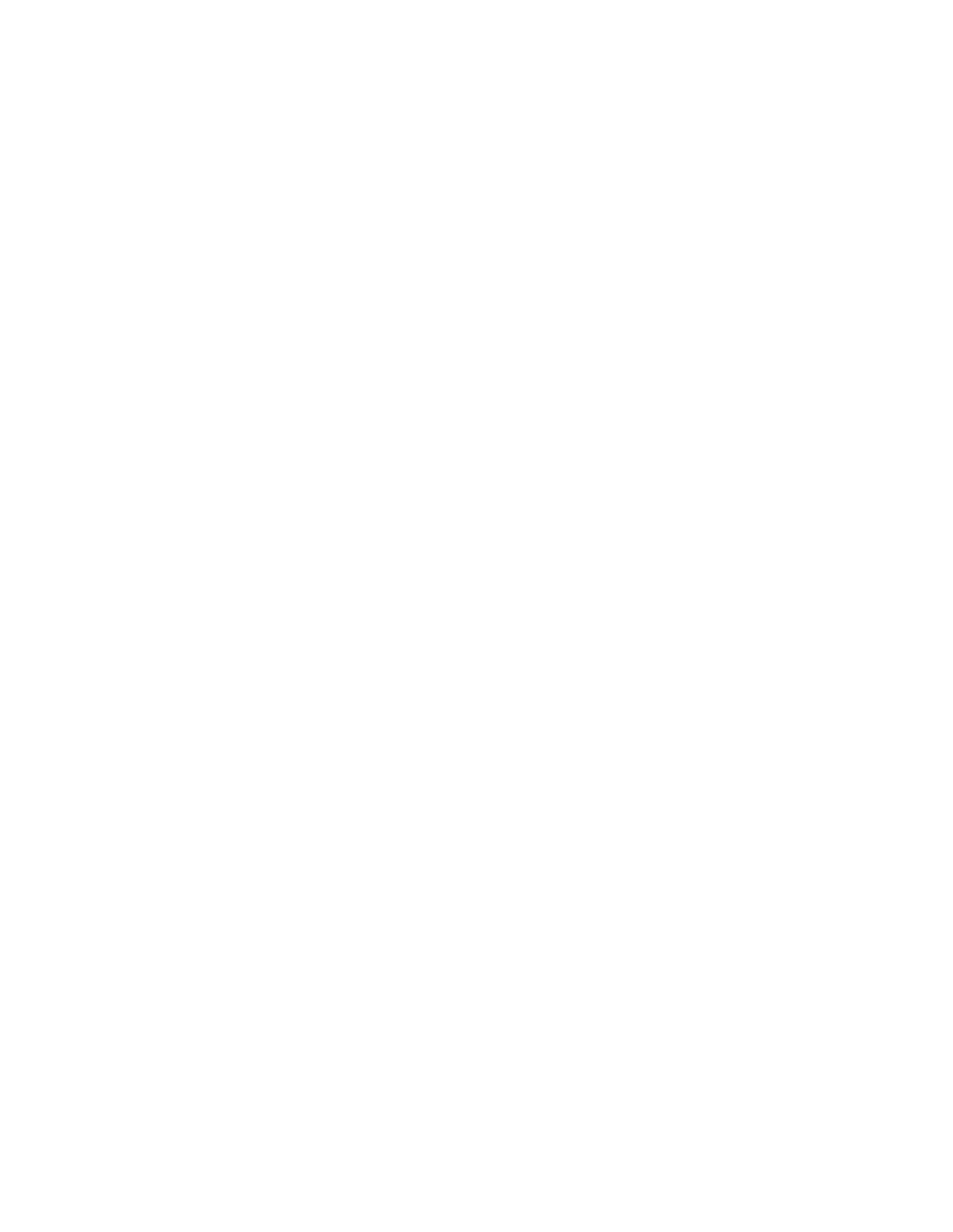# **Index**

| 1. |                                                                     |
|----|---------------------------------------------------------------------|
| 2. | Keats Island Dog Control Service Establishing Bylaw No. 1084, 20142 |
| 3. | Keats Island Dog Regulation and Impounding Bylaw No. 691, 20145     |
| 4. |                                                                     |
| 5. |                                                                     |
| 6. |                                                                     |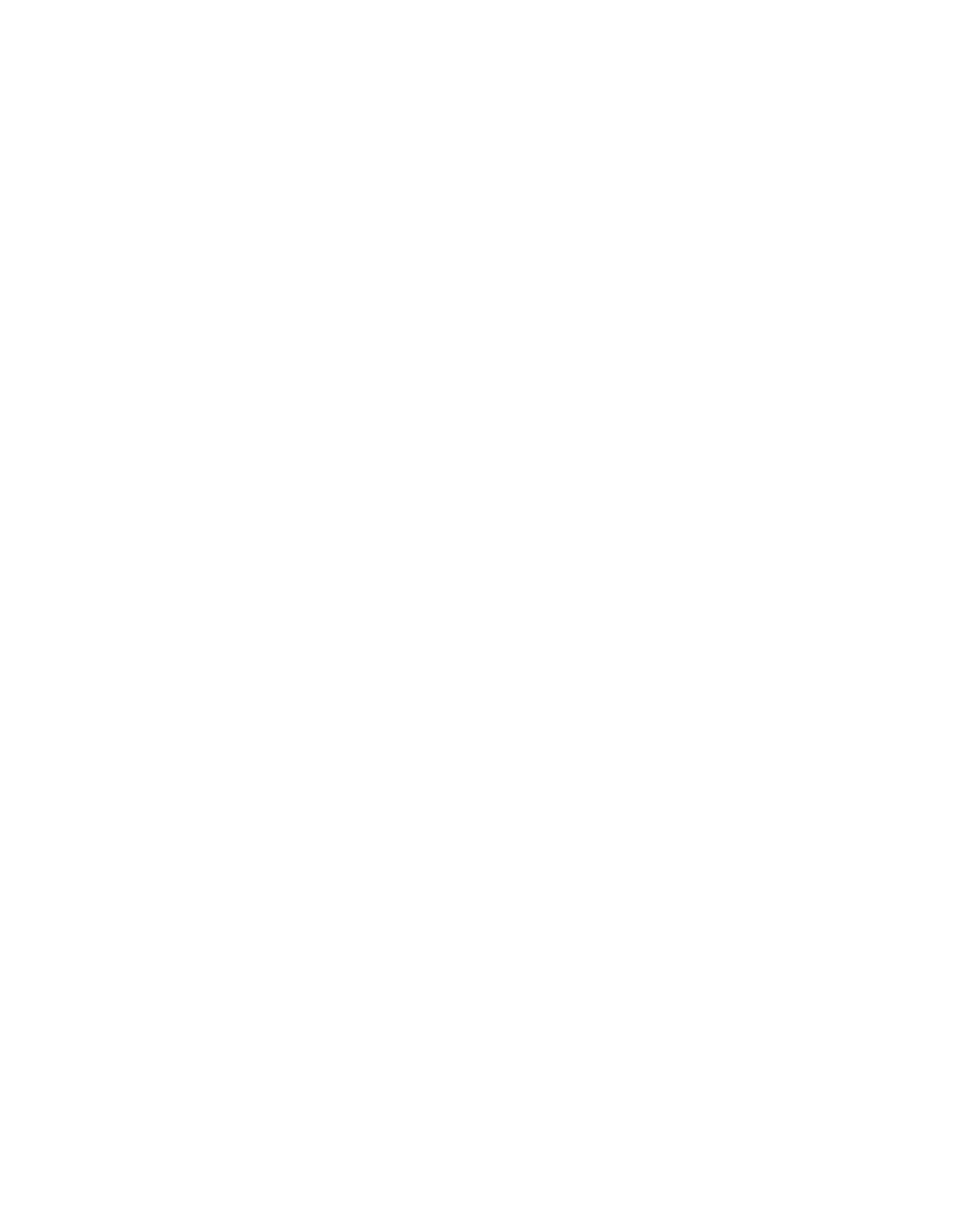# **General Information on the proposed Keats Island Dog Control Service**

The Director from Electoral Area F – West Howe Sound has received feedback from constituents regarding the need for Dog Control on Keats Island.

This would be a separate service from the main Sunshine Coast Regional District Dog Control function and would be funded through taxation of properties within the service area (Keats Island).

A regulatory bylaw has been drafted and has received two readings by the Board. This regulatory bylaw, which focuses on aggressive and vicious dogs, can be amended if necessary prior to adoption. A copy of the draft regulatory bylaw is included in this package.

The maximum amount that may be raised under the proposed service, based on current assessed values is approximately \$10,000; however the Board will determine the actual amount to be raised on an annual basis as part of the adoption of the five-year financial plan. The proposed budget for the service is included in this package.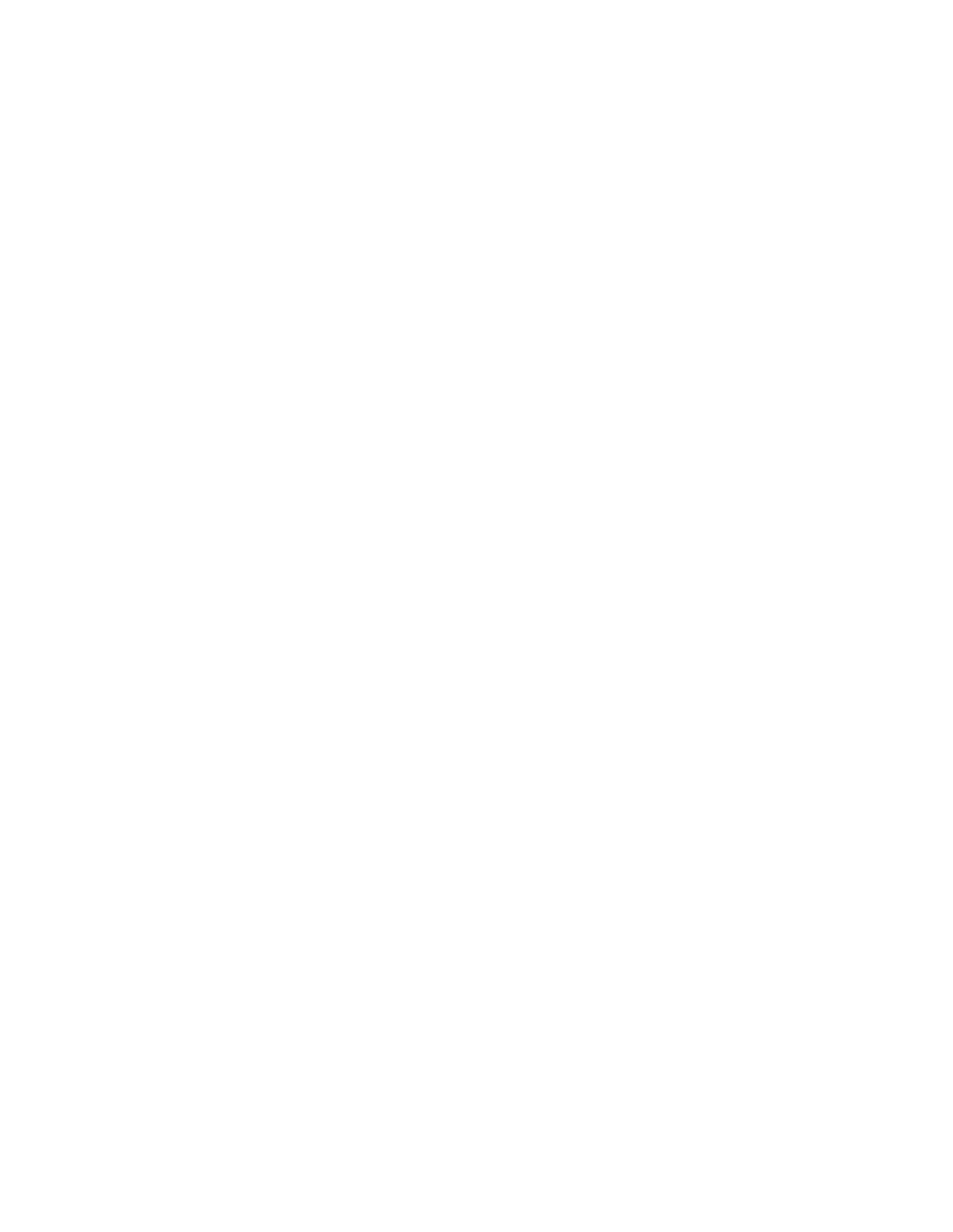#### **SUNSHINE COAST REGIONAL DISTRICT**

#### **Bylaw No. 1084**

#### **A bylaw to establish a service on Keats Island for the purpose of dog control**

WHEREAS under section 797.1(b) of the *Local Government Act* a regional district may establish an animal control service;

AND WHEREAS the Board of the Sunshine Coast Regional District wishes to establish a service for the purpose of regulating dogs within the Keats Island portion of Electoral Area F – West Howe Sound;

AND WHEREAS the approval of the Inspector of Municipalities has been obtained under Section 801 of the *Local Government Act*;

AND WHEREAS the Board has received the approval of the electors in the service area by alternative approval process in accordance with Section 801.3 of the *Local Government Act* and Section 86 of the *Community Charter*;

NOW THEREFORE, the Board of the Sunshine Coast Regional District in open meeting assembled enacts as follows:

1. Citation

This bylaw may be cited for all purposes as *Keats Island Dog Control Service Establishing Bylaw No. 1084, 2014*.

2. Service

The service established by this bylaw is the Keats Island Dog Control Service (the "Service") for the purpose of regulating dogs in the Keats Island Dog Control Service Area.

3. Boundaries

The boundaries of the Service Area shall be the Keats Island portion of Electoral Area F – West Howe Sound as shown on the map attached as Schedule "A".

4. Participating Areas

The Participating Area is Electoral Area F – West Howe Sound.

5. Cost Recovery

As provided for in Section 803 of the *Local Government Act*, the annual cost of providing the service shall be recovered by one or more of the following: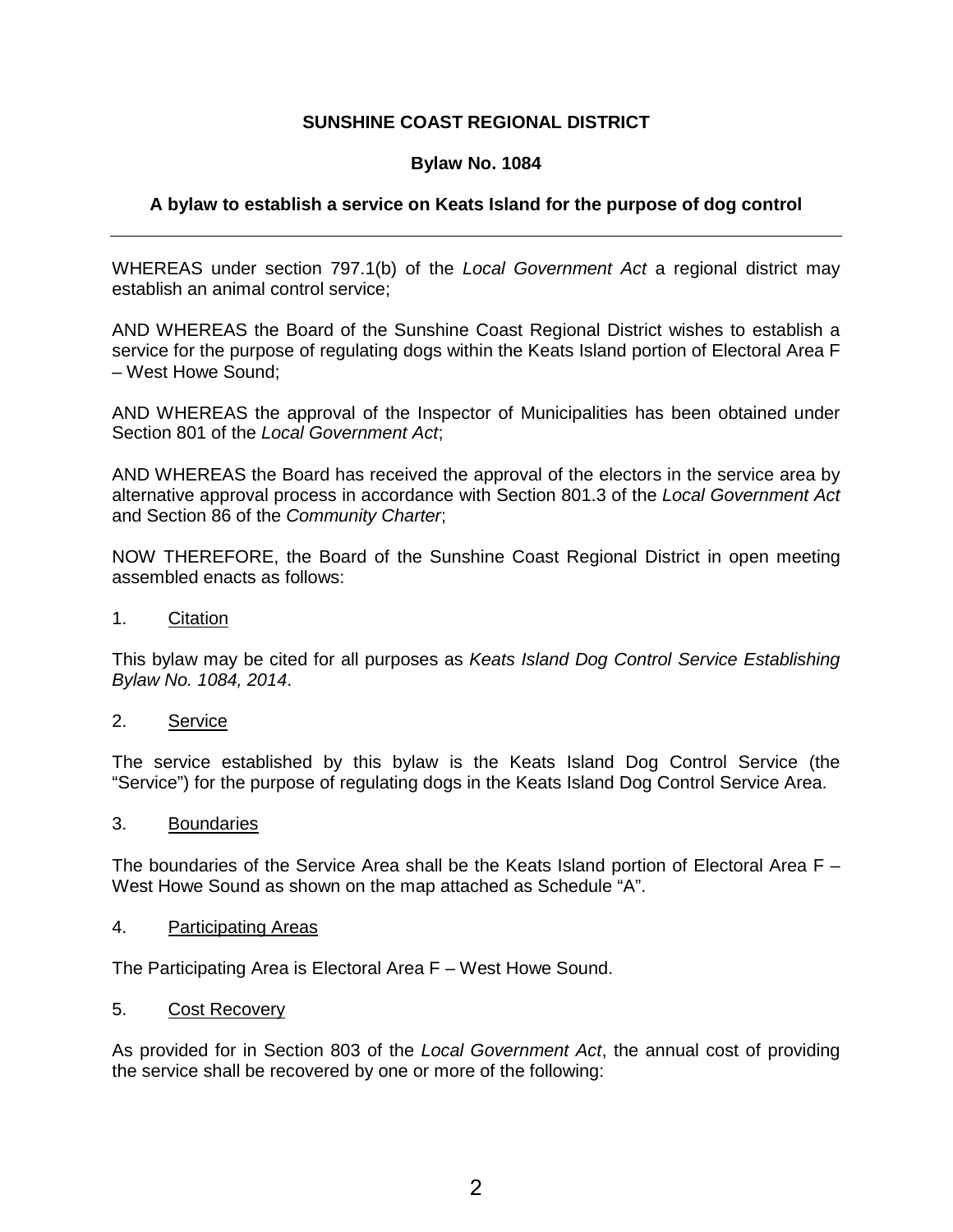- (a) property value tax imposed in accordance with Division 4.3 of Part 24 of the *Local Government Act*;
- (b) fees and charges imposed under section 363 of the *Local Government Act*;
- (c) revenues raised by other means authorized by the *Local Government Act* or another Act;
- (d) revenues received by way of agreement, enterprises, gift, grant or otherwise.
- 6. Maximum Cost

In accordance with Section 800.1(1)(e) of the *Local Government Act*, the maximum annual amount that may be requisitioned for the cost of the Service is a property value tax rate of \$0.07/\$1000 applied to the net taxable value of land and improvements in the Service Area.

| <b>READ A FIRST TIME</b>                                             | this | 12 <sup>th</sup> | day of | June, 2014        |
|----------------------------------------------------------------------|------|------------------|--------|-------------------|
| <b>READ A SECOND TIME</b>                                            | this | 12 <sup>th</sup> | day of | June, 2014        |
| <b>READ A THIRD TIME</b>                                             | this | 12 <sup>th</sup> | day of | June, 2014        |
| APPROVED BY THE INSPECTOR OF MUNICIPALITIES                          | this | 13 <sup>th</sup> | day of | <b>July, 2014</b> |
| RECEIVED APPROVAL OF THE ELECTORS BY ALTERNATIVE<br>APPROVAL PROCESS | this |                  | day of |                   |
| ADOPTED                                                              | this |                  | day of |                   |

 $\overline{\phantom{a}}$  , and the contract of the contract of the contract of the contract of the contract of the contract of the contract of the contract of the contract of the contract of the contract of the contract of the contrac CORPORATE OFFICER

**CHAIR** 

 $\frac{1}{\sqrt{2\pi}}$  , which is a set of the set of the set of the set of the set of the set of the set of the set of the set of the set of the set of the set of the set of the set of the set of the set of the set of the set of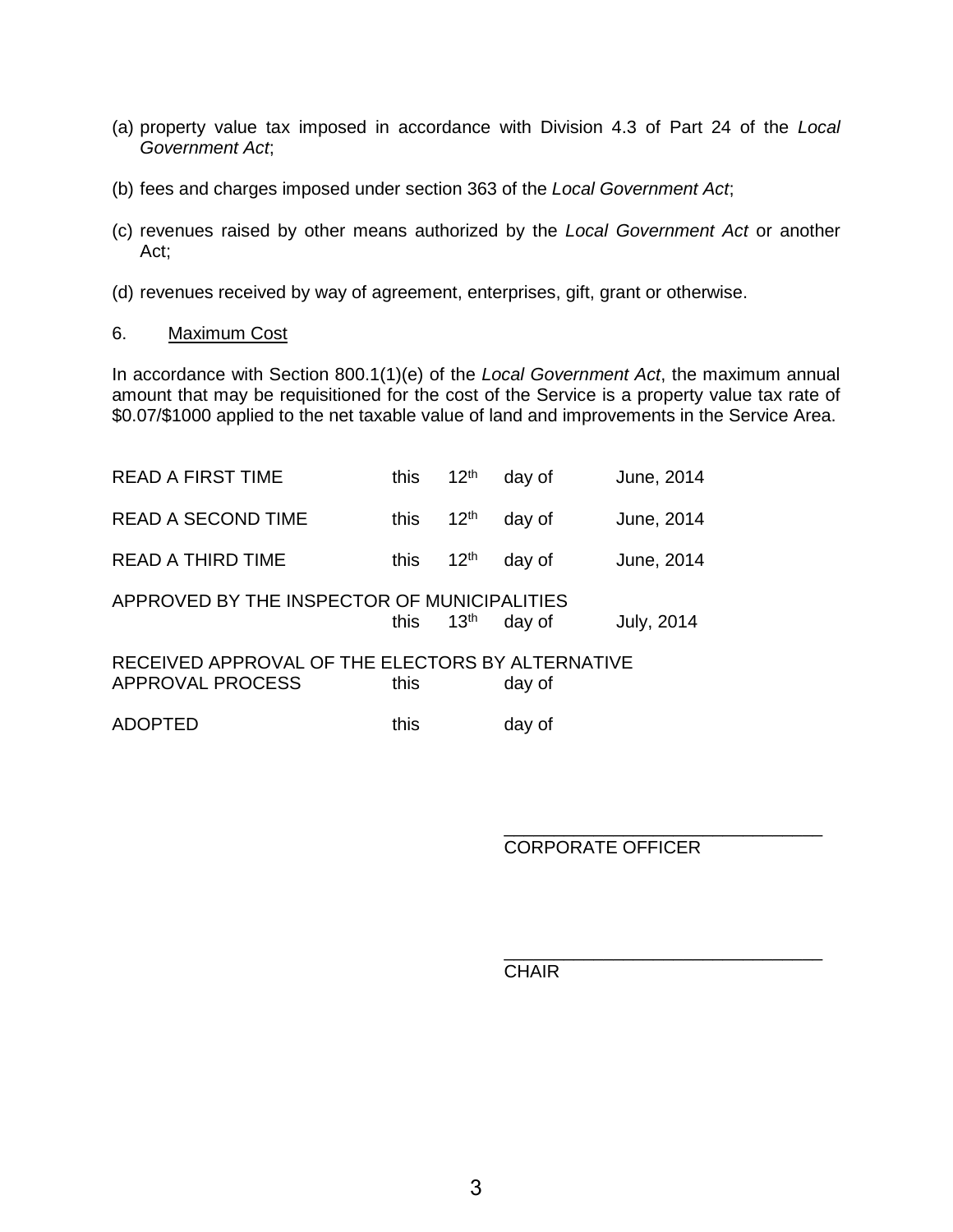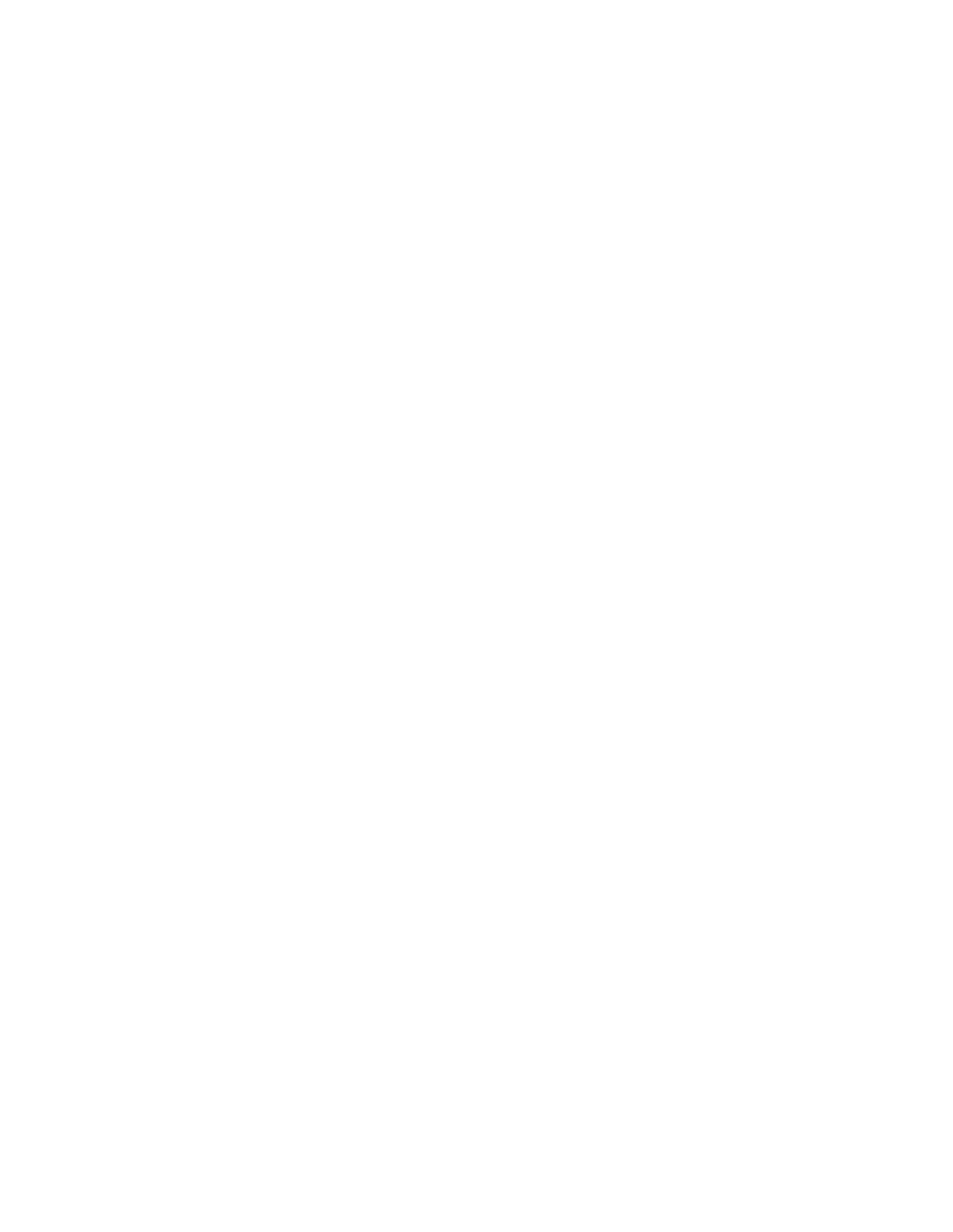#### **SUNSHINE COAST REGIONAL DISTRICT**

#### **BYLAW NO. 691**

A Bylaw to regulate the keeping of dogs within the Keats Island Dog Control Service Area

WHEREAS the Sunshine Coast Regional District has established a service for the purpose of dog control in the Keats Island Dog Control Service Area;

NOW THEREFORE the Board of Directors of the Sunshine Coast Regional District, in open meeting assembled, enacts as follows:

#### **PART 1 Citation:**

1. This bylaw may be cited for all purposes as the "Keats Island Dog Regulation and Impounding Bylaw No. 691, 2014".

#### **PART 2 Severability:**

2. If any portion of this bylaw is held invalid by a Court of competent jurisdiction, then the invalid portion must be severed and the remainder of this bylaw is deemed to have been adopted without the severed section, subsection, paragraph, subparagraph, clause or phrase.

#### **PART 3 Definitions**

3. In this bylaw:

**"aggressive behaviour"** means any behaviour by a dog that intimidates a person or a domestic animal and includes snarling, growling, or pursuing a person or domestic animal.

**"aggressive dog"** means a dog that has, without provocation, has displayed aggressive behaviour toward a person or domestic animal while on property, other than property owned or occupied by the person responsible for the dog, which may result in the dog inflicting minor injury or secondary injury.

**"Board"** means the Board of Directors of the Sunshine Coast Regional District.

**"dangerous dog"** means a dog that

- a) has killed or seriously injured a person,
- b) has killed or seriously injured a domestic animal, while in a public place or while on private property, other than property owned or occupied by the person responsible for the dog, or
- c) the dog control officer has reasonable grounds to believe is likely to kill or seriously injure a person.

**"dog"** means an animal of the species canine*,* whether male or female.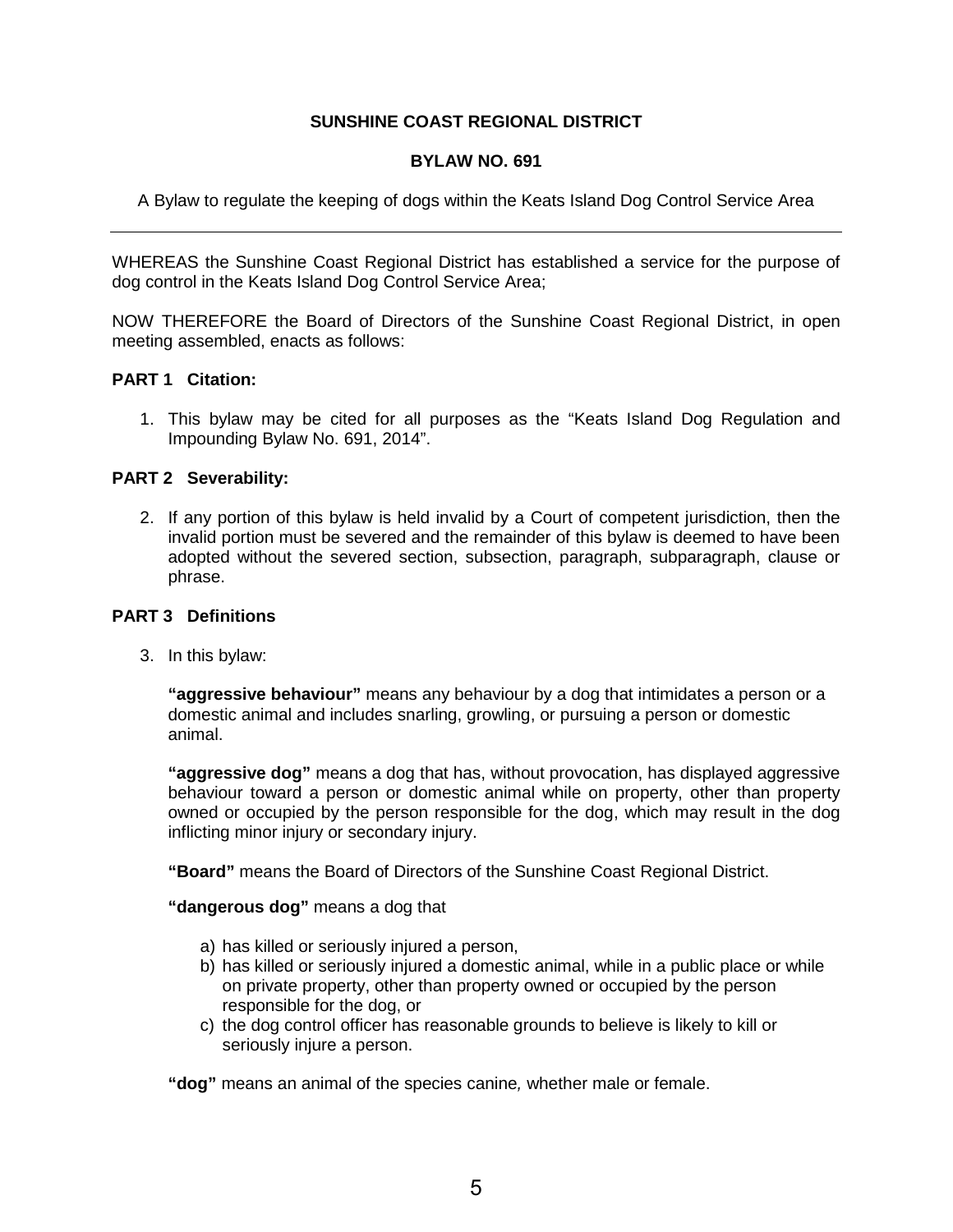**"Dog Control Officer"** means the person or persons employed by the Regional District to be the Dog Control Officer, to carry out the provisions of this Bylaw.

**"domestic animal"** means an animal that is tame or kept, or that has been or is being tamed or kept, to serve some purpose for the use of persons.

**"enclosure"** means a structure at least 1.8 metres in height by 1.2 metres wide by 4 metres long, made of wire or steel mesh sides (or equivalent construction). The construction must be such that it prevents the entry of young children and the escape of a dog by way of self-closing self-locking gates of equivalent height. An enclosure specifically excludes invisible fencing systems.

**"leash"** means a device of leather, nylon or similar material which may be affixed to a dogs collar or harness. It shall be of sufficient strength and design to remain securely affixed to the collar or harness and restrain the dog wearing the same.

**"minor injury"** means a physical injury to a person or domestic animal that consists of pinches, minor localized bruising or small punctures, tears or lacerations.

**"neutered dog"** means a male dog certified by a Veterinarian as unable to reproduce.

**"owner"** means a person:

- a) who owns, is in possession of, or has the care or control of a dog, temporarily or permanently,
- b) who harbours, shelters, permits or allows a dog to remain on or about that person's land or premises.

**"pound"** means the building or enclosure designated as a Pound by the Regional District.

**"public place"** includes but is not limited to any highway, boulevard or park, or other real property owned, held operated or administered by the Regional District or by a school district located in the Regional District.

**"Regional District"** means the Sunshine Coast Regional District

**"run at large"** when used with reference to a dog or dogs means:

- a) being elsewhere than on the premises of the owner or a person having the custody, care or control of any dog, and not being under the immediate care and control of a responsible and competent person;
- b) where a dog has been deemed an aggressive dog or a vicious dog pursuant to this bylaw, "run at large" shall also mean that while on the premises of the owner, said dog is not being contained in a dwelling house or an enclosure to prevent the dog from escaping.

**"secondary injury"** means a physical injury to a person that is directly attributable to the person's reaction when a dog approaches the person in a menacing fashion or an apparent attitude of aggression.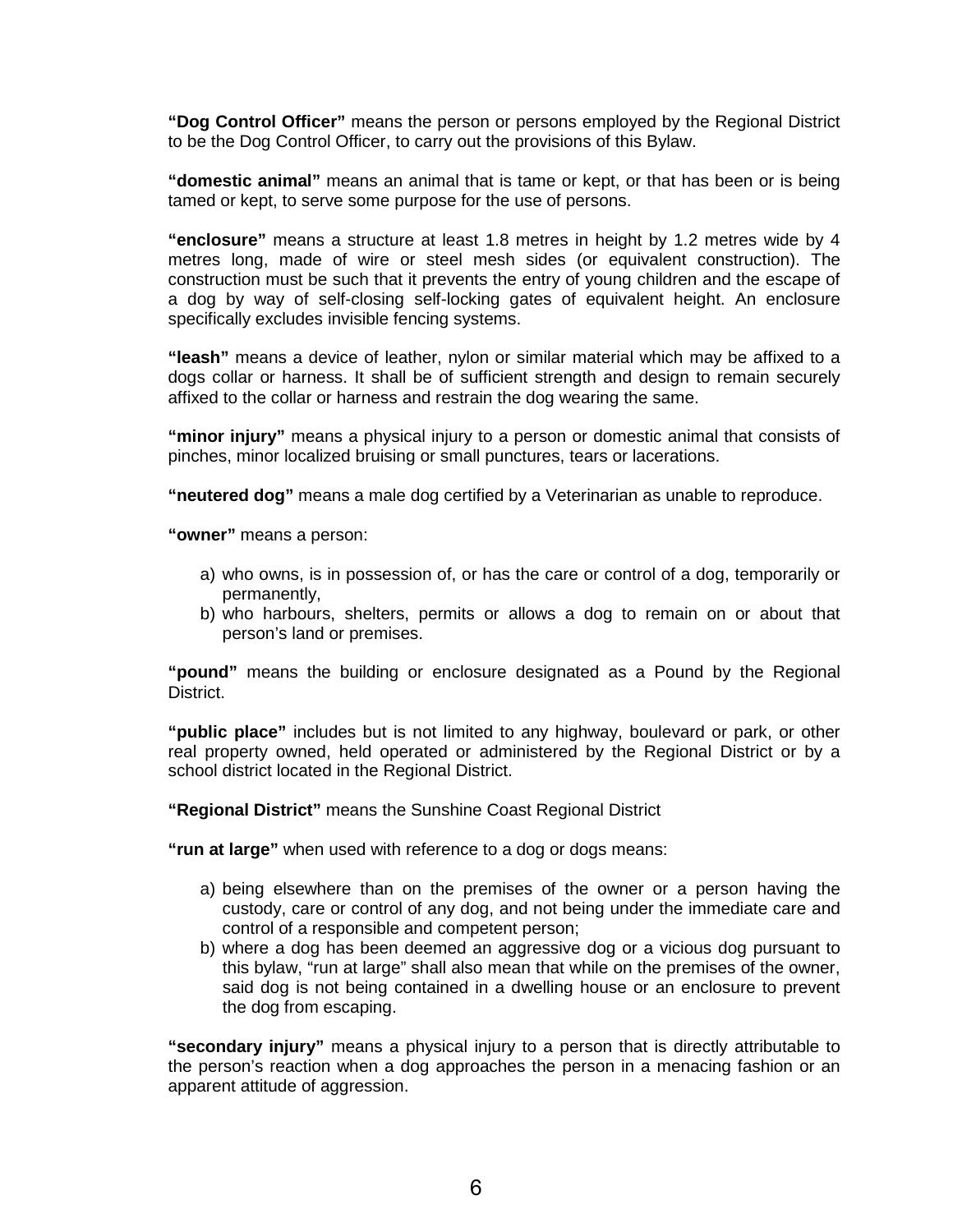**"spayed dog"** means a female dog certified by a Veterinarian as unable to reproduce.

**"tether"** means a securing device that consists of a rope or leash made of leather, natural or synthetic fibre, chain or cable of sufficient size and strength to prevent the dog from breaking it, or chewing through it, but not of such composition as to cause discomfort, pain or injury to the dog.

#### **"under the immediate care and control"** means:

- a) immediately returns when called by the person who owns or has care and control of the dog, and
- b) is not an aggressive dog toward any person or domestic animal.

**"vicious dog"** means a dog that:

- a) has, without provocation, caused a minor injury to a person on more than one occasion,
- b) has, without provocation caused a minor injury to a domestic animal on more than one occasion,
- c) the Dog Control Officer has reasonable grounds to believe that, based on repeated aggressive behaviour, is likely to cause a minor injury on more than one occasion to a person or domestic animal or is likely to cause a serious injury to a person or domestic animal, or
- d) is a dangerous dog.

#### **PART 4 Application**

#### **4.1 Control of Dogs**

- a) Every owner of a dog must ensure that the dog does not:
	- i. Molest passersby; approach a person in a menacing fashion or apparent attitude of attack or display aggressive behaviour;
	- ii. Bite, inflict injury, assault or otherwise attack a person;
	- iii. Chase, harass, bite, inflict injury, assault or otherwise attack any other animal.

#### **PART 5 Aggressive Dogs**

#### **5.1 Aggressive Dogs**

- a) Every dog that is an aggressive dog must be on a leash or tether which is not attached to a retracting mechanism, is no more than 2 meters in length and is held by and under the immediate control of a competent adult.
- b) Every owner of an aggressive dog must build an enclosure on their property as defined by this Bylaw.
- c) The Dog Control Officer may, by written notice, order the owner of an aggressive dog to keep the dog confined to the owner's property or to the property within the control of the owner and to comply with the other requirements of this Bylaw regarding aggressive dogs.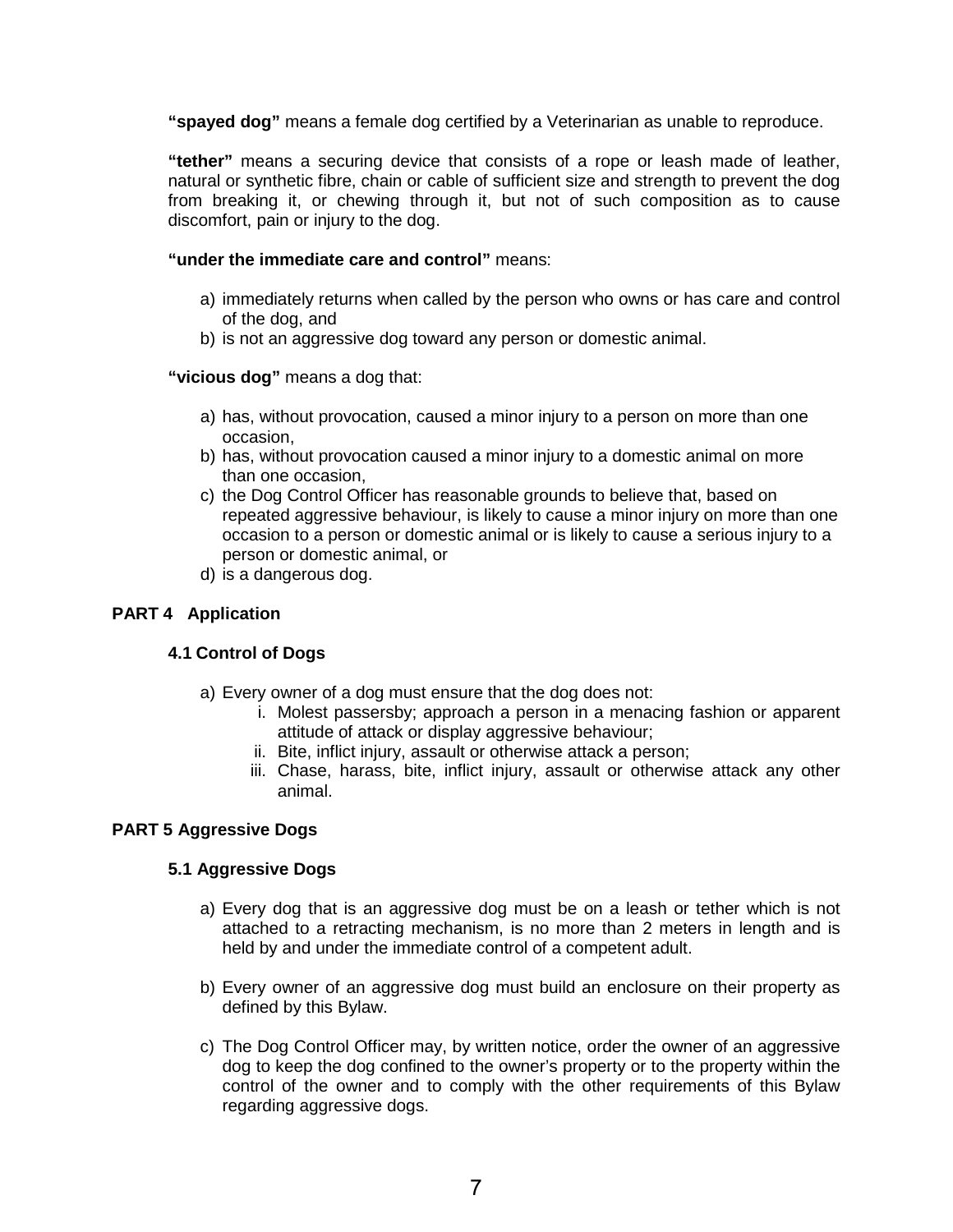d) Where a person fails to comply with an order made by the Dog Control Officer pursuant to section 5(1) (c) of this Bylaw, the Dog Control Officer may forthwith impound the aggressive dog.

#### **PART 6 Vicious Dogs**

#### **6.1 Vicious Dogs**

- a) Every owner of a vicious dog must at all times keep the dog:
	- i. Securely confined indoors such that the dog cannot escape; or
	- ii. In an enclosure on their property as defined by this Bylaw; or
	- iii. On a leash or tether which is not attached to a retracting mechanism, is no more than 2 meters in length and is held by and under the immediate control of a competent adult.
- b) Every owner of a dog that has bitten a person or domestic animal must keep the dog muzzled while in a public place.

#### **PART 7 Impounding Dogs**

#### **7.1 Impoundment**

- a) A Dog Control Officer may alone or with others, seize, impound or detain any aggressive or vicious dog that is running at large.
- b) If a dog is impounded under this Bylaw:
	- i. The owner of a dog that has been impounded must recover the dog from the Pound within seventy-two (72) hours from the time of impoundment and pay the impoundment and boarding fees prescribed in Schedule 'A' of this Bylaw;
	- ii. If after seventy-two (72) hours from the time a dog is impounded, the owner does not claim the dog, the Dog Control Officer may destroy, sell or surrender the dog to an animal welfare agency capable of arranging for its adoption.
	- iii. Where the ownership of an impounded dog can be proven, the owner shall pay for all expenses incurred for impounding, boarding or euthanasia of their dog.
	- iv. All fines, penalties and forfeitures imposed for the violation of any of the provisions hereof shall be paid to the credit of the Regional District prior to recovering an impounded dog.
- c) The owner of an aggressive dog that has been impounded pursuant to this Bylaw may only reclaim the dog upon application to the Dog Control Officer with the following:
	- i. Proof of ownership of the aggressive dog;
	- ii. Payment of the fees as set out in Schedule 'A' of this Bylaw;
	- iii. Delivery to the Dog Control Officer of an executed statement in the form prescribed in Schedule 'B' of this Bylaw.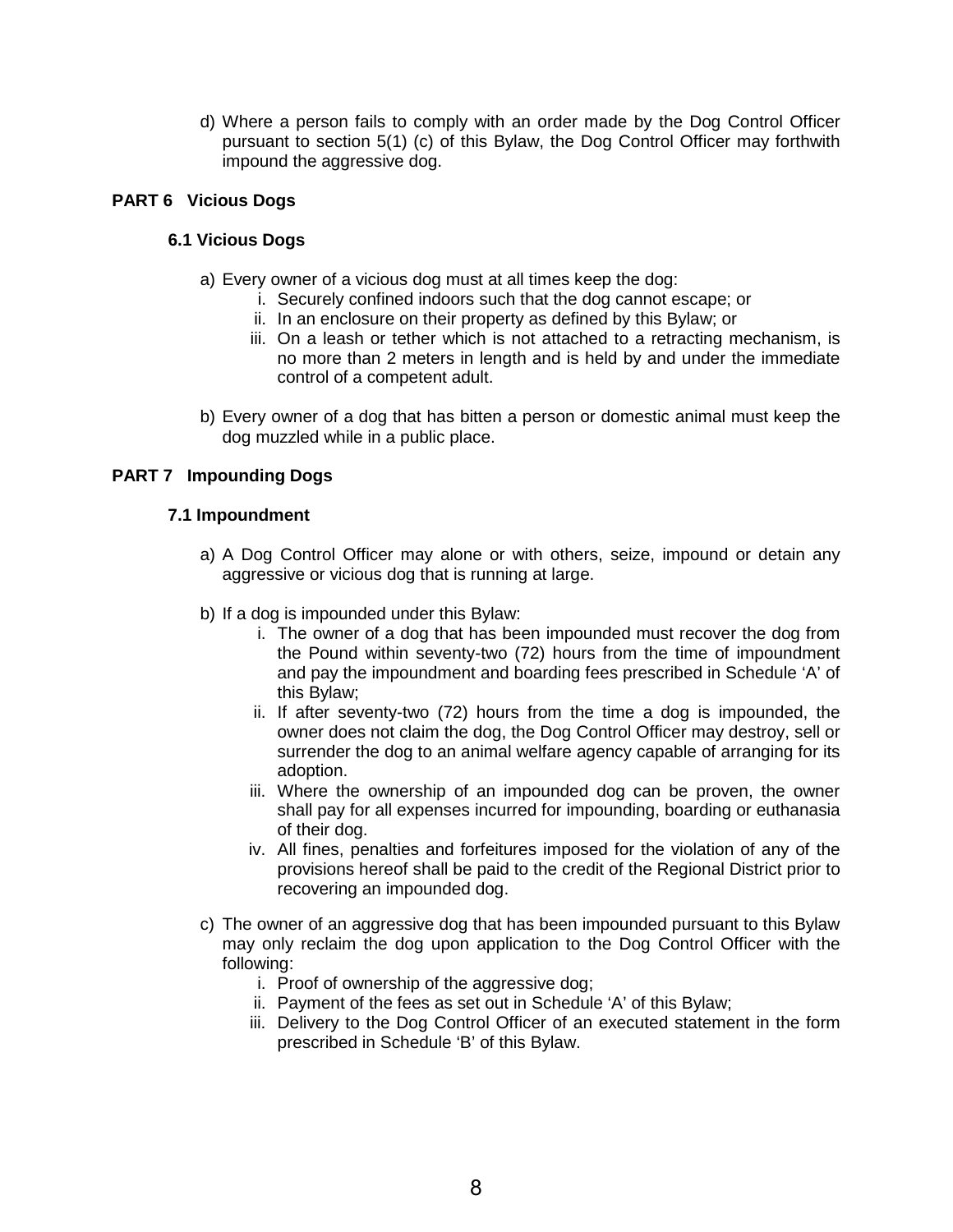- d) The owner of an vicious dog that has been impounded pursuant to this Bylaw may only reclaim the dog upon application to the Dog Control Officer with the following:
	- i. Proof of ownership of the vicious dog;
	- ii. Payment of the fees as set out in Schedule 'A' of this Bylaw;
	- iii. Delivery to the Dog Control Officer of an executed statement in the form prescribed in Schedule 'C' of this Bylaw.
- e) In addition to the power to seize and detain a dog under this Bylaw, the Dog Control Officer is designated as an Animal Control Officer under section 49 of the *Community Charter,* and may seize dangerous dogs pursuant to those provisions.
- **7.2** The owner of a dog seized or impounded by the Regional District under s.49 of the *Community Charter* must pay the impoundment fees prescribed in Schedule 'A' in accordance with the number of days the dog is impounded on a weekly basis.
- **7.3** A person must not remove, or attempt to remove, from the Pound an impounded dog except as permitted under this Bylaw.

#### **PART 8 Right of Entry and Seizure**

- **8.1** The powers set out in this Bylaw are in addition to any powers provided for in section 49 of the *Community* Charter.
- **8.2** Subject to section 16 of the *Community Charter*, the Dog Control Officer is hereby authorized, to enter, at all reasonable times, upon any property within the Regional District subject to the regulations of this bylaw, in order to ascertain whether such regulations are being obeyed.
- **8.3** No person shall hinder, interfere with or obstruct the entry of the Dog Control Officer onto any land, into any building, or any vehicle to which entry is made or attempted pursuant to the provisions of this Bylaw.
- **8.4** Where a Dog Control Officer has reasonable grounds to believe that a dog is a dangerous dog and has so advised the owner of the dog, the dog owner shall turn the dog over to the Dog Control Officer for impoundment.

#### **PART 9 Offence and Penalty**

- **9.1** No person may, directly or indirectly, delay or interfere with the Dog Control Officer in issuing a ticket or bylaw notice or otherwise carrying out his or her duties in accordance with this Bylaw.
- **9.2** Every person who violates a provision of this Bylaw, or who consents, allows or permits an act or thing to be done in violation of a provision of this bylaw, or who neglects or refrains from doing anything required by a provision of this Bylaw, is guilty of an offence and is liable, upon summary conviction, to a fine not exceeding \$10,000.00 and not less than \$50.00.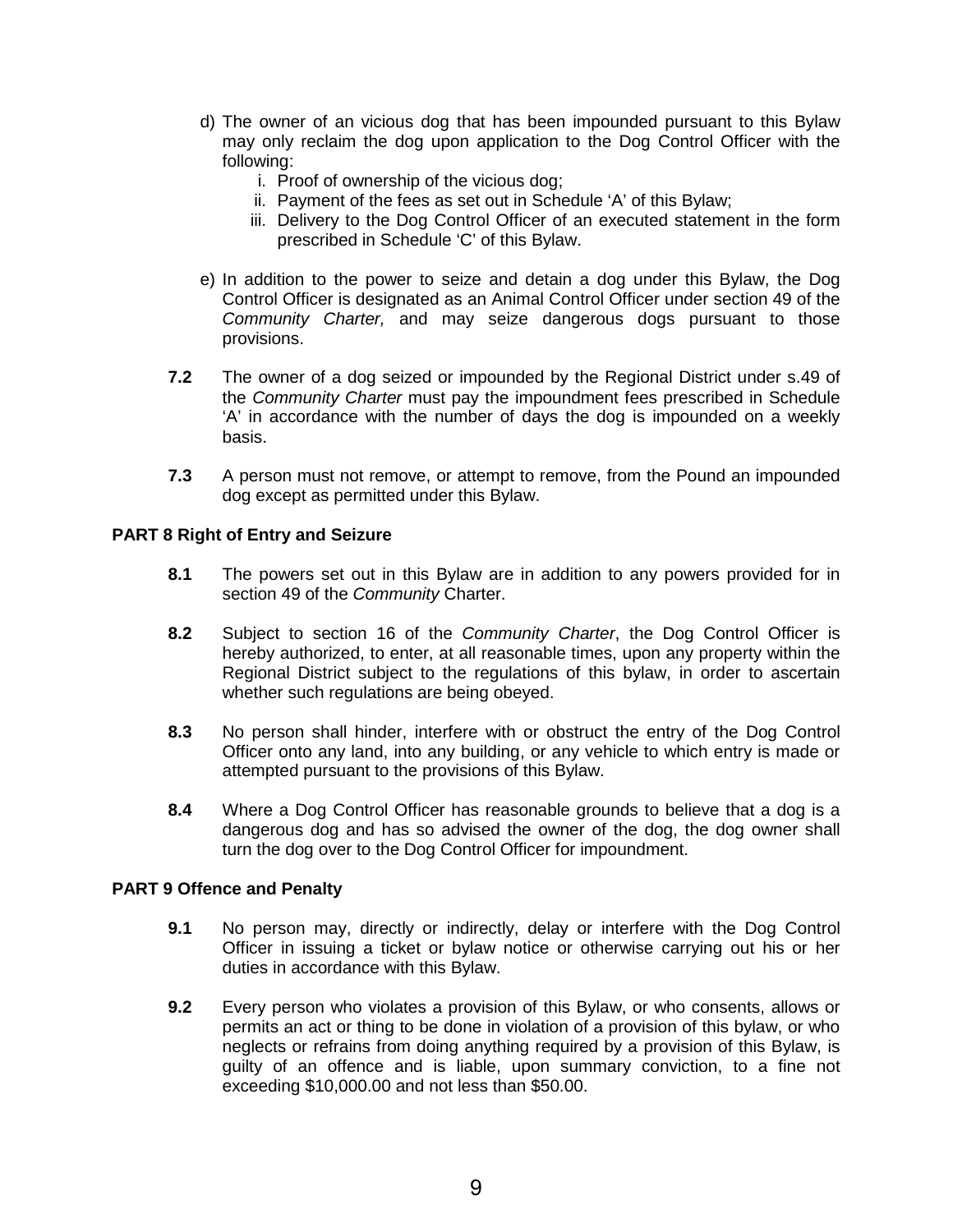**9.3** Each day that a violation continues or exists under this Bylaw is considered a separate offence.

#### **Schedules**

- Schedule A Impound Fees
- Schedule B Application for Release of Aggressive Dog
- Schedule C Declaration of a Vicious Dog

| <b>READ A FIRST TIME</b> | this | $10^{\text{th}}$      | day of | July, 2014 |
|--------------------------|------|-----------------------|--------|------------|
| READ A SECOND TIME       |      | this 10 <sup>th</sup> | day of | July, 2014 |
| READ A THIRD TIME        | this |                       | day of |            |
| <b>ADOPTED</b>           | this |                       | day of |            |

#### CORPORATE OFFICER

 $\overline{\phantom{a}}$  , and the contract of the contract of the contract of the contract of the contract of the contract of the contract of the contract of the contract of the contract of the contract of the contract of the contrac CHAIR

 $\frac{1}{\sqrt{2}}$  ,  $\frac{1}{\sqrt{2}}$  ,  $\frac{1}{\sqrt{2}}$  ,  $\frac{1}{\sqrt{2}}$  ,  $\frac{1}{\sqrt{2}}$  ,  $\frac{1}{\sqrt{2}}$  ,  $\frac{1}{\sqrt{2}}$  ,  $\frac{1}{\sqrt{2}}$  ,  $\frac{1}{\sqrt{2}}$  ,  $\frac{1}{\sqrt{2}}$  ,  $\frac{1}{\sqrt{2}}$  ,  $\frac{1}{\sqrt{2}}$  ,  $\frac{1}{\sqrt{2}}$  ,  $\frac{1}{\sqrt{2}}$  ,  $\frac{1}{\sqrt{2}}$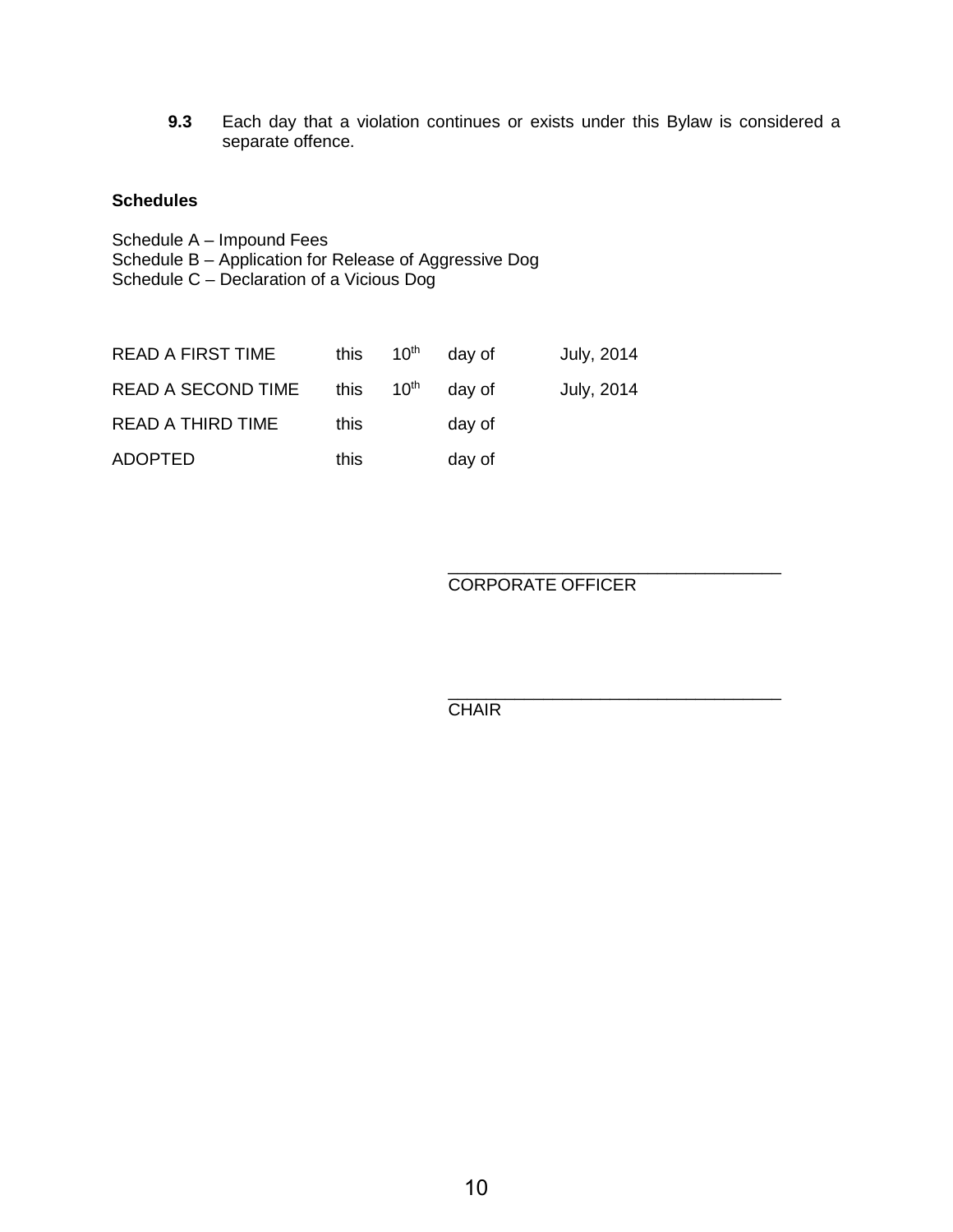Keats Island Dog Regulation and Impounding Bylaw No. 691, 2014

#### **SCHEDULE 'A'- Fees**

#### **1. IMPOUNDMENT FEES**

a) For any spayed or neutered male, impoundment fees as follows:

|     | i)                                                                                                                                                         | First impoundment                                                           | \$100.00 |
|-----|------------------------------------------------------------------------------------------------------------------------------------------------------------|-----------------------------------------------------------------------------|----------|
|     | ii)                                                                                                                                                        | Second impoundment within 12 months<br>following the first impoundment.     | \$150.00 |
|     |                                                                                                                                                            | iii) Third impoundment within 12 months<br>following the second impoundment | \$200.00 |
|     |                                                                                                                                                            |                                                                             | \$225.00 |
| b). | iv) Each additional impound within a 12 month period<br>For any unspayed female or unneutered male impoundment fees as follows:<br>i)<br>First impoundment |                                                                             |          |
|     |                                                                                                                                                            |                                                                             | \$125.00 |
|     | ii)                                                                                                                                                        | Second impoundment within 12 months<br>following the first impoundment      | \$175.00 |
|     |                                                                                                                                                            | iii) Third impoundment within 12 months<br>following the second impoundment | \$225.00 |
|     | IV)                                                                                                                                                        | Each additional impound within a 12 month period                            | \$250.00 |
|     |                                                                                                                                                            |                                                                             |          |

- c) Board fees of twenty dollars (\$20) per day or part thereof for the time such dog was impounded.
- d) Despite 1a), b) and c) above, for any vicious dog, impoundment fees as follows:

| i) First impoundment                                                                                 | \$250.00 |
|------------------------------------------------------------------------------------------------------|----------|
| ii) Second impoundment                                                                               | \$500.00 |
| iii) Third impoundment                                                                               | \$750.00 |
| والمليامور امعرم ومعنا يروريون وببناط المسربون والنبرز ومواصر ورزونا ومراقب بواقع والمعربون والمسرور |          |

- iv) Impounding fees for vicious dogs will be cumulative over time and not follow the calendar year.
- e) Despite 1a), b), c) or d) above, where a vicious dog has caused injury to a person or domestic animal, the Dog Control Officer may detain the dog pending a hearing under Section 49(10) of the *Community Charter* to seek an order to have the dog humanely destroyed. If the order is not granted, the dog may be redeemed by the owner upon payment of the impoundment fee PLUS all extraordinary costs incurred in the course of impounding the dog, payable at the time of reclamation.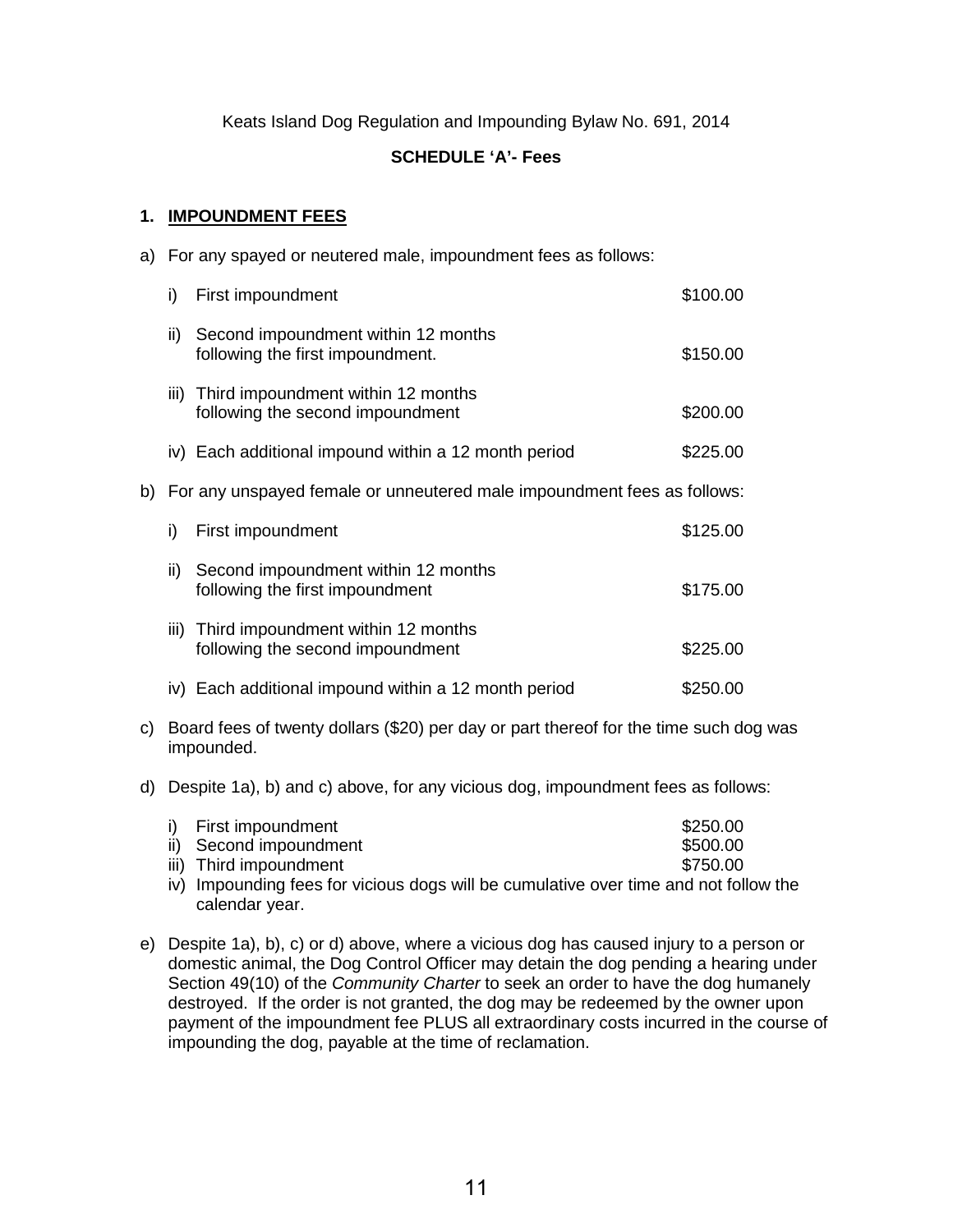#### Keats Island Dog Regulation and Impounding Bylaw No. 691, 2014

#### **SCHEDULE 'B' – Application for Release of Aggressive Dog**

|                               | (name of owner), Of                                                                        |
|-------------------------------|--------------------------------------------------------------------------------------------|
|                               | (address of owner) in                                                                      |
|                               | the Sunshine Coast Regional District, British Columbia, hereby apply for the release of a: |
|                               | (colour, breed and sex of dog)                                                             |
| named:<br>(given name of dog) | (the "Dog") which                                                                          |

has been impounded pursuant to the Keats Island Dog Regulation and Impounding Bylaw, in force from time to time.

- 1. I am the owner of the Dog.
- 2. I am aware that the Dog is an "aggressive dog" within the meaning prescribed by the Bylaw and I am aware of the responsibility and potential liability that rests with me in keeping or harbouring the Dog.
- 3. In consideration of the release of the Dog to me, I hereby acknowledge, covenant and agree with the Sunshine Coast Regional District:
	- a) that I have constructed on the premises where the Dog will be kept an "enclosure" within the meaning prescribed by the Bylaw;
	- b) that I will at all times when the Dog is not effectively on a leash and under the care and control of a person competent to control the Dog, keep the Dog indoors or within a securely closed enclosure;
	- c) that I will save harmless and indemnify the Sunshine Coast Regional District, it's Dog Control Officer and any of its other officers, employees, agents or elected or appointed officials from and against any and all actions, causes of action proceedings, claims, demands, losses, damages, costs or expenses whatsoever and by whomsoever brought relating to the release of the Dog to me or the keeping or harbouring of the Dog by me, and without limiting the generality of the foregoing, for any personal injury or death inflicted on any other animal or any person by the Dog or any damage to property caused by the Dog;
	- d) that I am aware that if the Dog is ever again found to be at large or not confined as herein before provided, that the Regional District may seize the Dog and I will be liable for the costs of impounding the dog as an aggressive dog under the Bylaw.
- 4. I submit herewith the sum of \$\_\_\_\_\_\_\_\_\_\_\_\_\_ in payment of all impounding fees payable by me pursuant to the Bylaw.

\_\_\_\_\_\_\_\_\_\_\_\_\_\_\_\_\_\_\_\_\_\_\_\_\_\_\_\_\_\_\_\_\_\_\_\_ (Signature of Owner)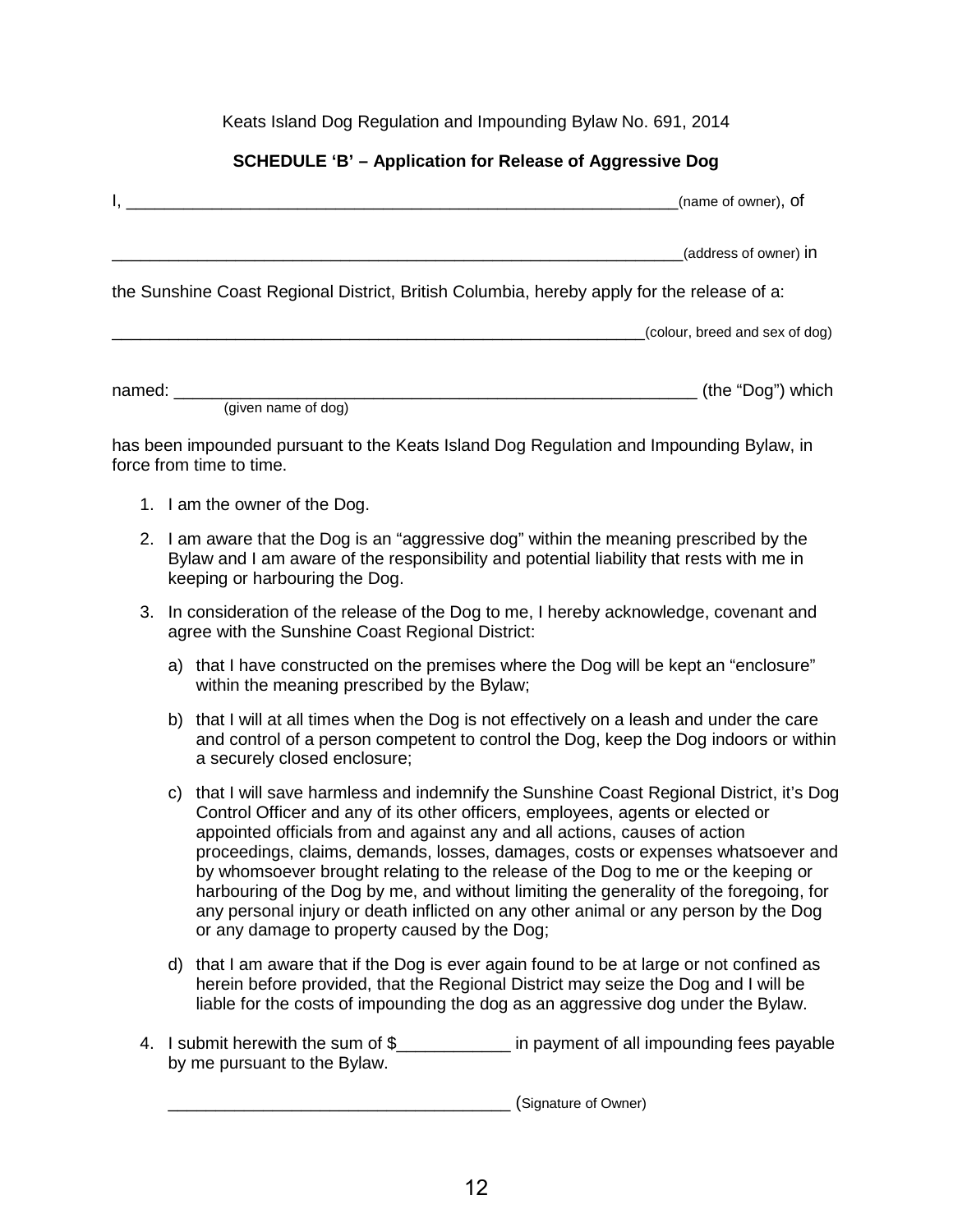Keats Island Dog Regulation and Impounding Bylaw No. 691, 2014

#### **SCHEDULE 'C' – Declaration of a Vicious Dog**

| Ι.                                                                                         | . of        |
|--------------------------------------------------------------------------------------------|-------------|
| (name of owner)                                                                            |             |
| (address of owner)                                                                         |             |
| in the Sunshine Coast Regional District, British Columbia, hereby acknowledge that my dog: |             |
|                                                                                            | named:      |
| (colour, breed and sex of dog)                                                             |             |
|                                                                                            | (the "Dog") |
| (given name of dog)                                                                        |             |
| having                                                                                     |             |
|                                                                                            |             |
|                                                                                            |             |
| (Describe reasons for meeting definition of "vicious dog")                                 |             |

has been deemed a "vicious dog" as defined in this bylaw by the Dog Control Officer.

Further:

- 1. I am the owner of the Dog.
- 2. I am aware that the Dog is a "vicious dog" within the meaning prescribed by the Bylaw and I am aware of the responsibility and potential liability that rests with me in keeping or harbouring the Dog.
- 3. I hereby acknowledge, covenant and agree with the Sunshine Coast Regional District:
	- a. that I construct on the premises where the Dog will be kept an "enclosure" within the meaning prescribed by the Bylaw;
	- b. that I will at all times when the Dog is not effectively on a leash and under the care and control of a person competent to control the Dog, keep the Dog indoors or within the "enclosure";
	- c. that I will save harmless and indemnify the Sunshine Coast Regional District, it's Dog Control Officer and any of its other officers, employees, agents or elected or appointed officials from and against any and all actions, causes of action proceedings, claims, demands, losses, damages, costs or expenses whatsoever and by whomsoever brought relating to the release of the Dog to me or the keeping or harbouring of the Dog by me, and without limiting the generality of the foregoing, for any personal injury or death inflicted on any other animal or any person by the Dog or any damage to property caused by the Dog;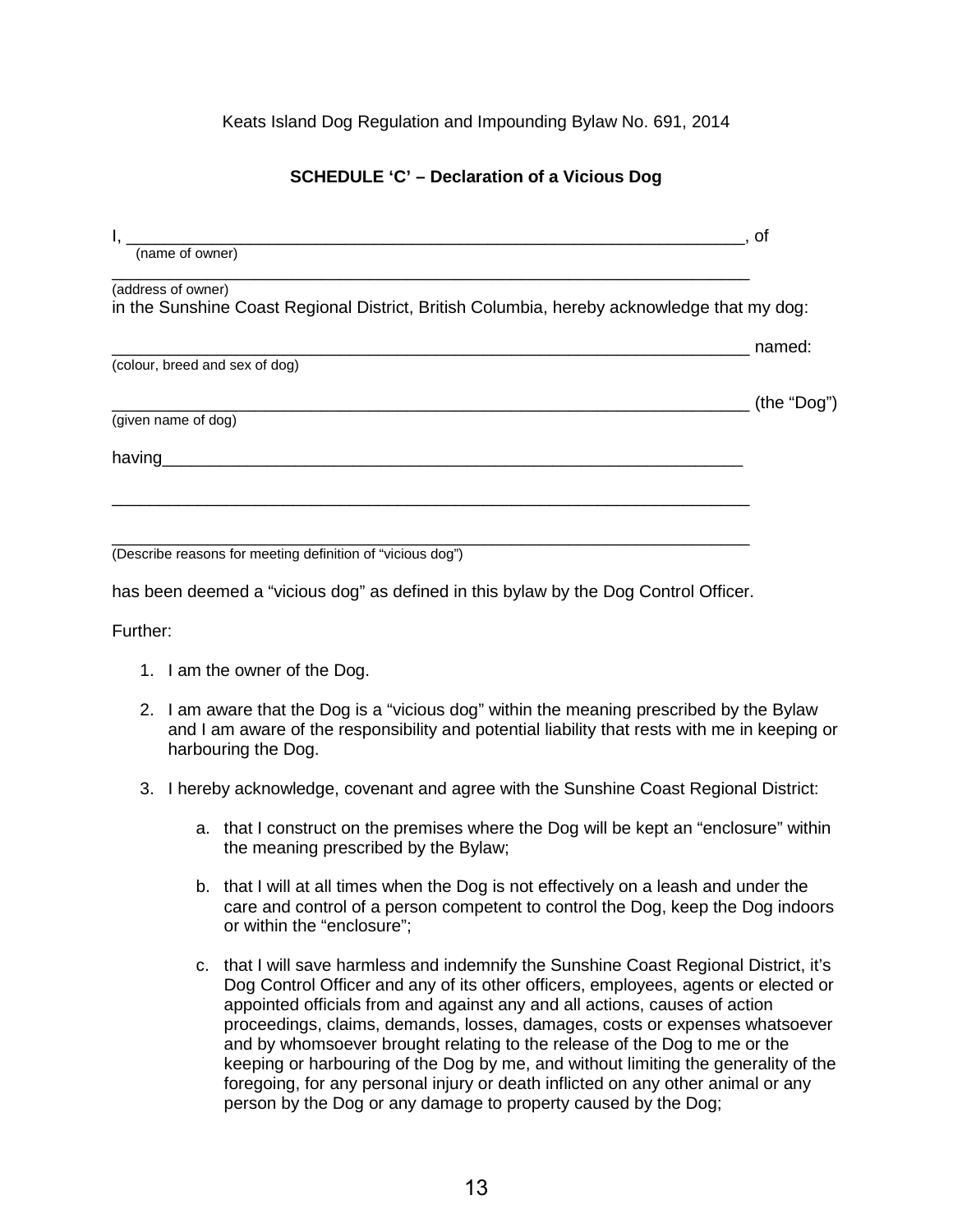- d. that I am aware that if the Dog is ever again found to be at large or not confined as herein before provided, that the Regional District may seize the Dog and I will be liable for the costs of impounding and the dog as an vicious dog under the Bylaw.
- 4. I submit herewith the sum of \$\_\_\_\_\_\_\_\_\_\_\_\_\_\_\_\_ in payment of all impounding fees payable by me pursuant to the Bylaw.

Signature of Owner

\_\_\_\_\_\_\_\_\_\_\_\_\_\_\_\_\_\_\_\_\_\_\_\_\_\_\_\_\_\_\_\_\_\_\_\_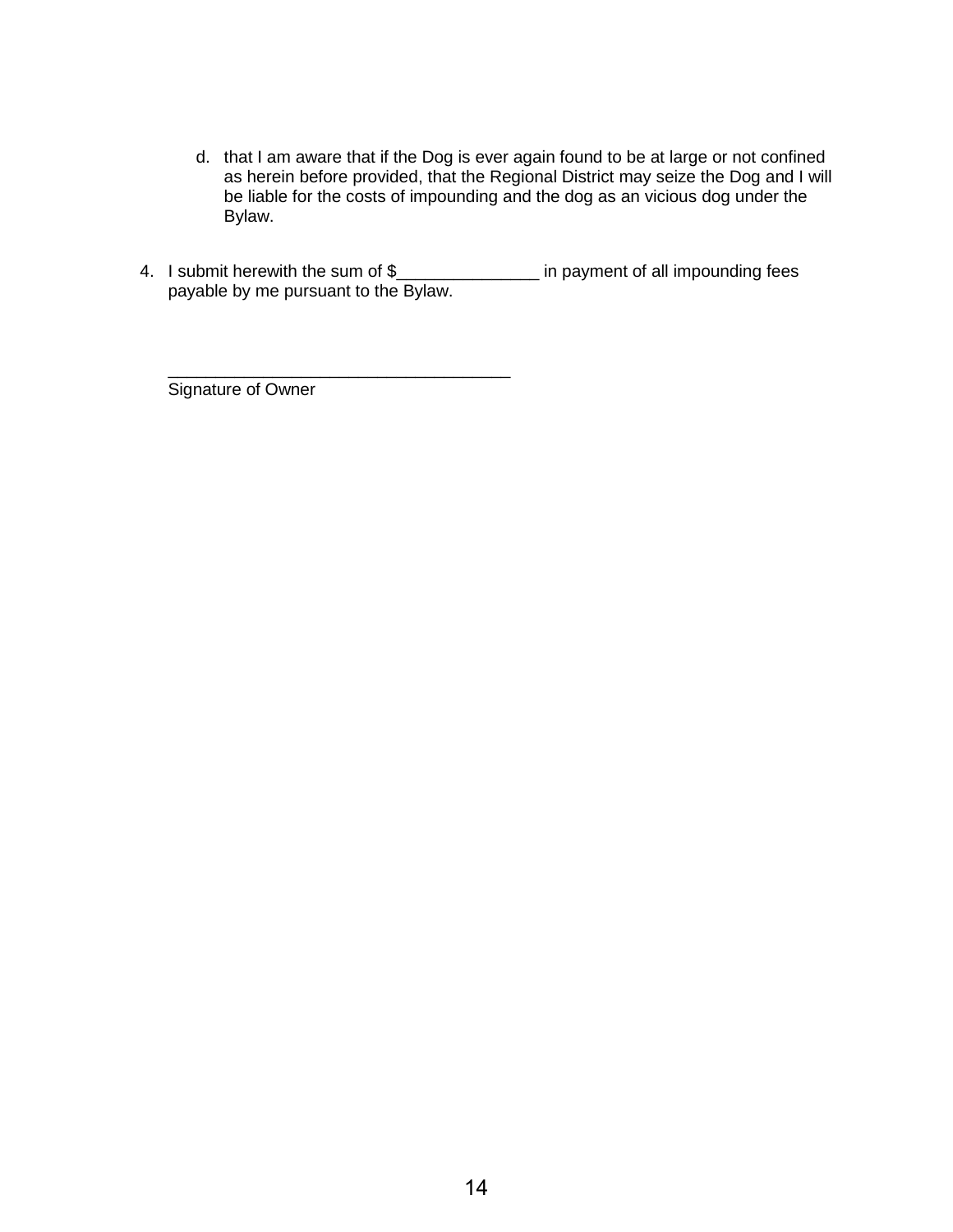### **SUNSHINE COAST REGIONAL DISTRICT**



### **NOTICE OF ALTERNATIVE APPROVAL PROCESS**

#### *Keats Island Dog Control Service Establishing Bylaw No. 1084, 2014*

The Sunshine Coast Regional District intends to adopt *Keats Island Dog Control Service Establishing Bylaw No. 1084, 2014.* This bylaw establishes a service for the purpose of providing dog control to the Keats Island portion of Electoral Area F – West Howe Sound.

The maximum annual amount that may be raised under this proposed bylaw is a property value tax rate of \$0.07/\$1000 applied to the net taxable value of land and improvements in the Service Area. This amount equates to approximately \$10,000 based on current assessments in the participating area.

More information on this matter can be viewed at the Sunshine Coast Regional District office, 8:30 a.m. to 4:30 p.m. Monday to Friday, except Statutory Holidays, at 1975 Field Road, Sechelt, BC. Information packages are also available for viewing on the SCRD website at [www.scrd.ca.](http://www.scrd.ca/)

The Board of the Sunshine Coast Regional District may adopt *Keats Island Dog Control Service Establishing Bylaw No. 1084, 2014* if, after the deadline, elector response forms are certified by the Corporate Officer as having been signed by less than 10% of the eligible electors in the proposed Keats Island Dog Control Service Area. If, after the deadline, elector response forms are certified by the Corporate Officer as having been signed by at least 10% of the eligible electors in the Service Area (calculated at **18**), the Board may not adopt *Keats Island Dog Control Service Establishing Bylaw No. 1084, 2014* and may not proceed with the bylaw unless the bylaw receives assent of the electors in a voting proceeding.

#### **Elector Response Forms**

The response of the electors must be in the form established by the Sunshine Coast Regional District. Forms are available at the Sunshine Coast Regional District office located at 1975 Field Road, Sechelt. Forms are also available on the SCRD website at www.scrd.ca. An accurate copy of the elector response form may be utilized, provided that it is made of the form prior to any electors signing such form, so that only elector response forms with original signatures are submitted. For an elector response to be accepted it must meet the following conditions:

- only eligible electors of the Service Area are entitled to sign an elector response form;
- the full name of the elector must be stated;
- the residential address of the elector must be stated;
- the elector must sign the elector response form;
- if applicable, the address of the property in relation to which the person is entitled to vote as a non-resident property elector must be stated; and,
- the elector response form must be submitted to the Corporate Officer before the deadline.

Forms may be submitted in person or by mail to be received by the Corporate Officer at the Sunshine Coast Regional District office located at 1975 Field Road, Sechelt, B.C. V0N 3A1 **NO LATER THAN 4:30 P.M. ON WEDNESDAY, SEPTEMBER 3, 2014**. Elector response forms must be in the possession of the Corporate Officer by this time, as postmarks **WILL NOT** be accepted as date of submission. **PETITIONS MAY NOT BE RETURNED BY FAX OR EMAIL.** 

#### **Eligible Elector**

An eligible elector for the purpose of this Alternative Approval Process is a resident who meets the following criteria: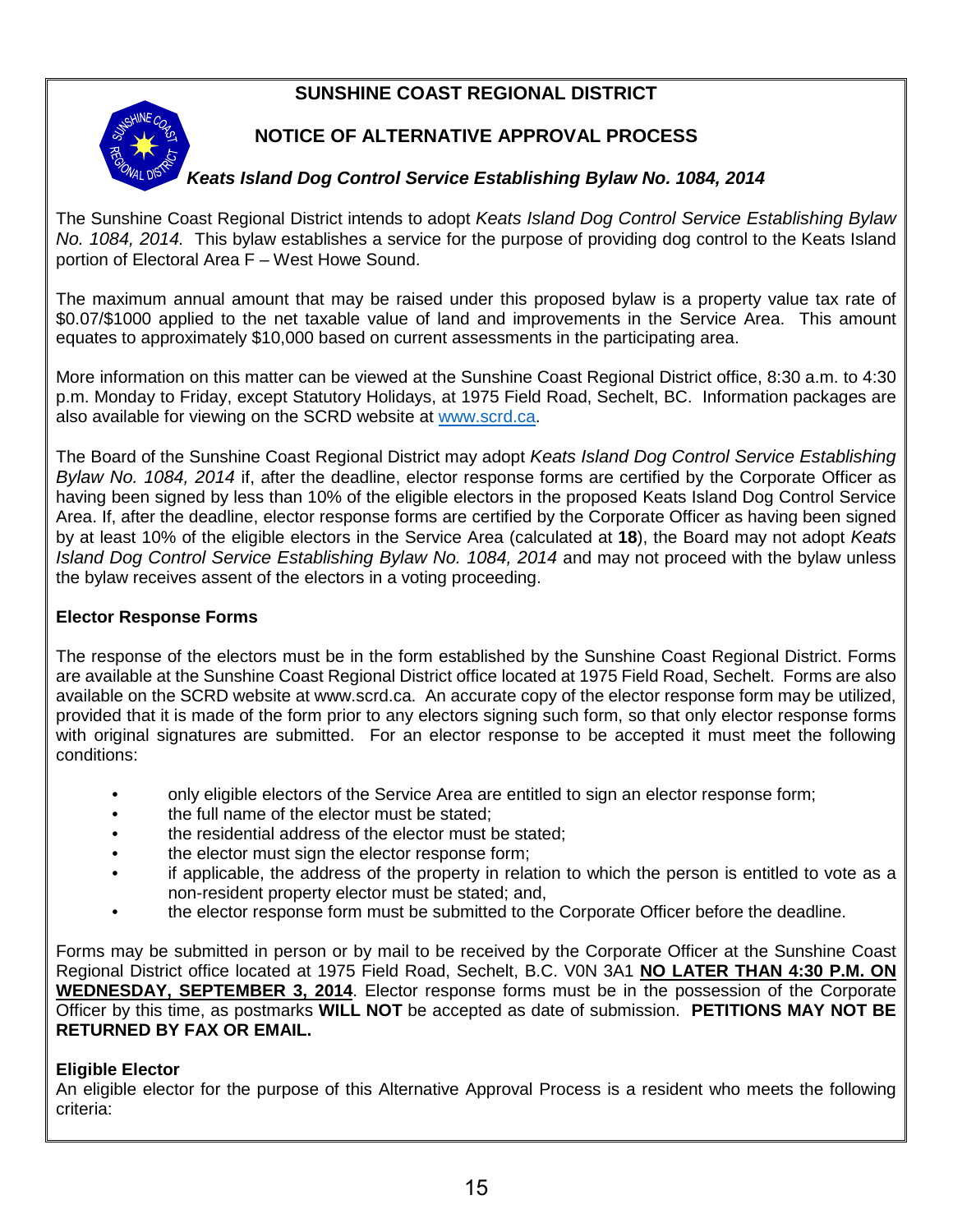- is age eighteen or older;
- is a Canadian citizen;
- has been a resident of British Columbia for at least six months;
- has been a resident of the Service Area (Keats Island) for at least thirty days; and,
- is not disqualified from voting by the *Local Government Act* or any other act.

A non-resident property elector who meets the following criteria is also an eligible elector:

- is not entitled to register as a resident elector for the Service Area;
- is age eighteen or older;
- is a Canadian citizen:
- has been a resident of British Columbia for at least six months;
- has been a registered owner of the real property within the Service Area (Keats Island) for at least thirty days; and,
- is not disqualified from voting by the *Local Government Act* or any other act.
- Note: Corporations are not entitled to vote nor is land held in a corporate name eligible to vote. In the case of multiple owners of a parcel, only one person (with the consent of the majority of owners) may vote as a non-resident property elector.

More information may be obtained by contacting Angie Legault, Manager of Legislative Services or Sherry Reid, Deputy Corporate Officer, at the Sunshine Coast Regional District office at 1975 Field Road or by telephone at 604-885-6800.

Angie Legault Corporate Officer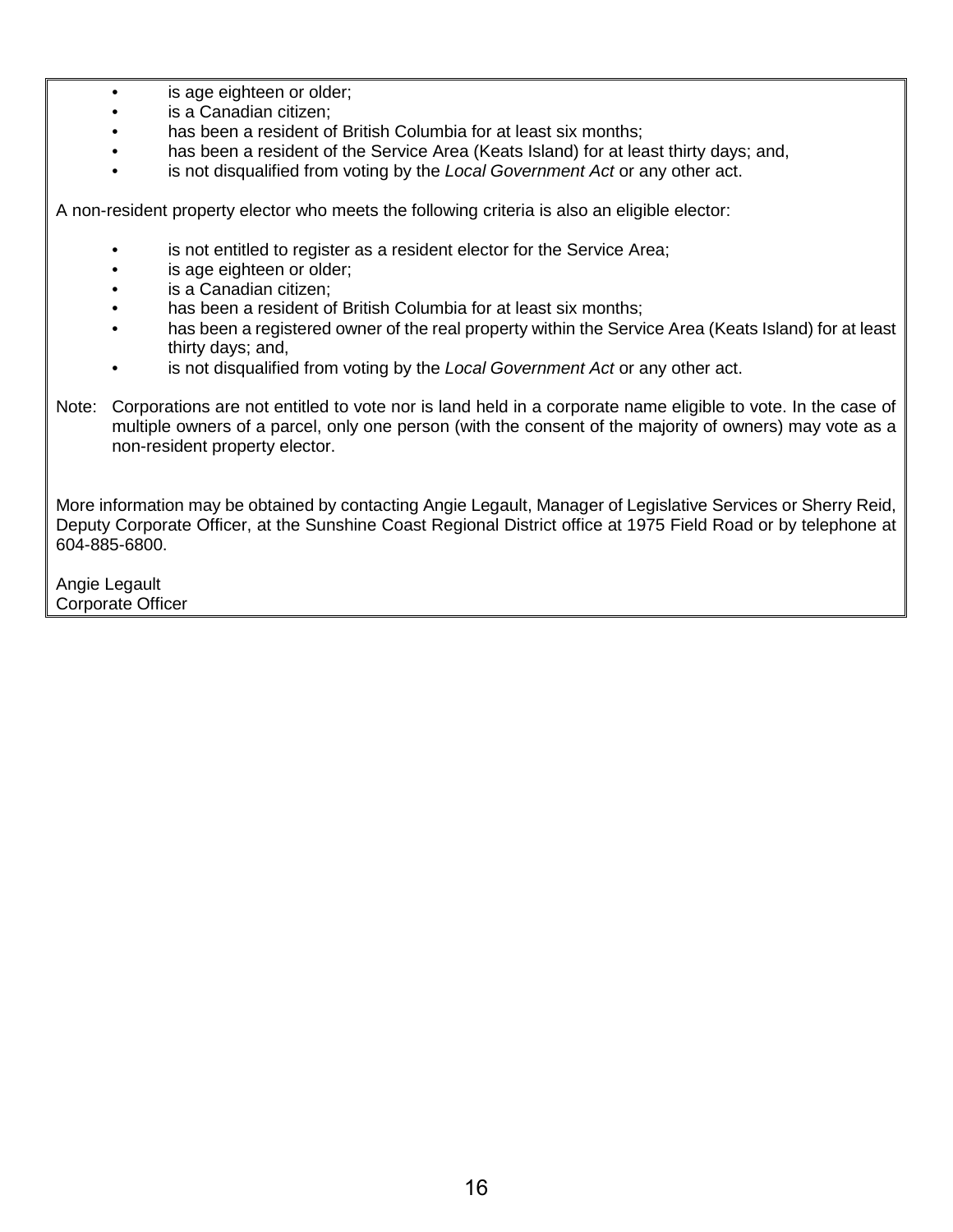## **Calculation of Eligible Electors**

The total number of electors of the area to which the approval process applies (Keats Island Dog Control Service Area) at **181**.

The number of electors was calculated as follows:

The number of resident electors on the Provincial voters list in the Service Area, as received from Elections BC on July 29, 2011 **(38)**

*plus*

The number of non-resident property electors currently registered for properties within the Service Area **(143)**

Approval of the electors by alternative approval process is obtained if the number of elector responses received by the established deadline is less than 10% of this total **(18).**